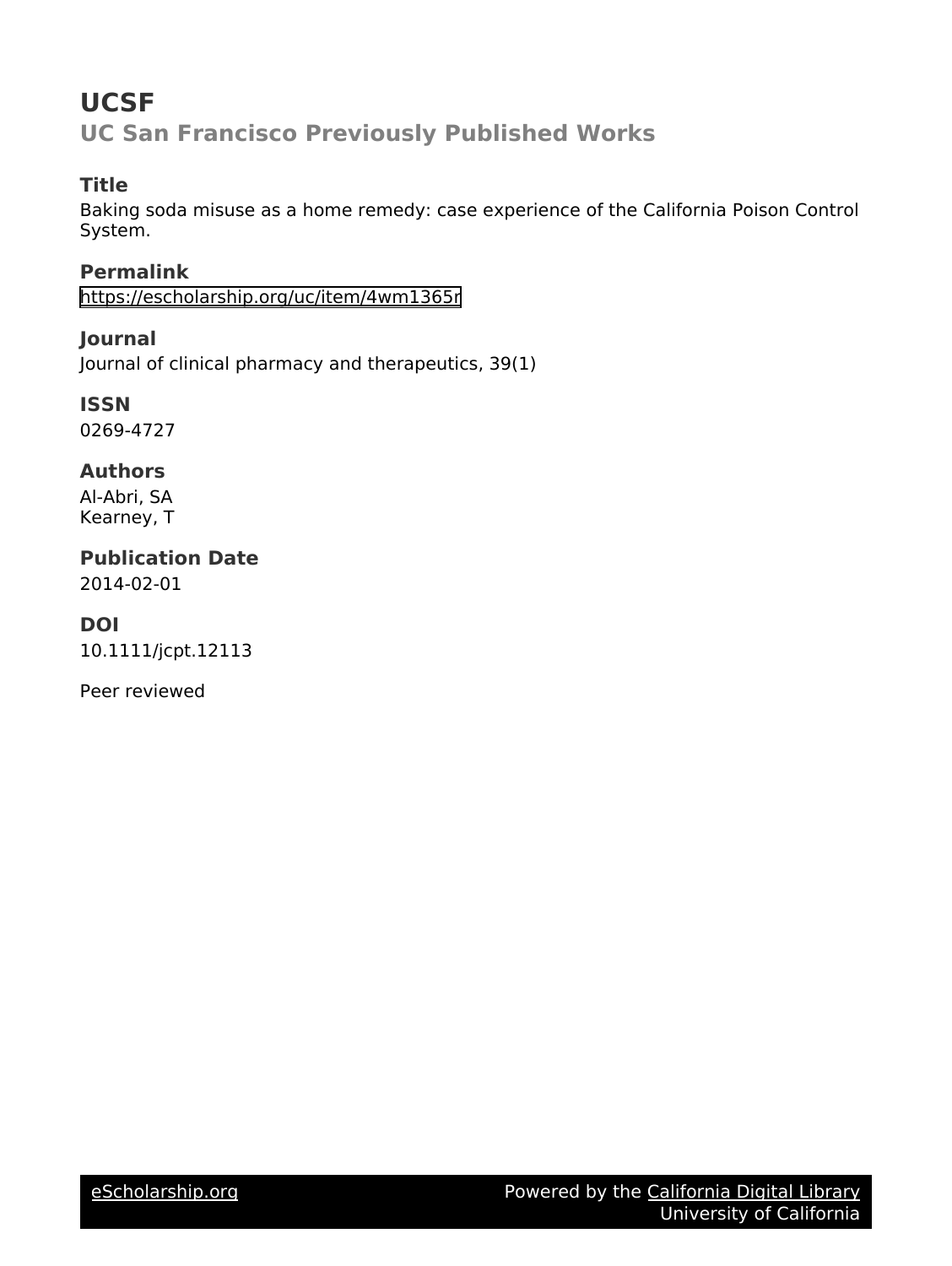Journal of Clinical Pharmacy and Therapeutics, 2013 doi: 10.1111/jcpt.12113



## Baking soda misuse as a home remedy: case experience of the California Poison Control System

#### S. A. Al-Abri\* MD and T. Kearney† PharmD, DABAT

\*Medical Toxicology Fellow, California Poison Control System – San Francisco Division, University of California, San Francisco, †Managing Director, Professor of Clinical Pharmacy, California Poison Control System – San Francisco Division, Department of Clinical Pharmacy, University of California, San Francisco, School of Pharmacy, CA, USA

Received 29 October 2013, Accepted 31 October 2013

Keywords: antacid, baking soda, electrolyte imbalance, metabolic alkalosis, sodium bicarbonate

#### **SUMMARY**

What is known and objective: Baking soda is a common household product promoted by the manufacturer as an antacid. It contains sodium bicarbonate and has the potential for significant toxicity when ingested in excessive amounts. Characterizing the patterns and outcomes from the misuse of baking soda as a home remedy can guide the clinical assessment and preventative counselling of patients at risk for use of this product.

Methods: We conducted a retrospective review of all symptomatic cases involving ingestion and misuse of a baking soda powder product that were reported to the California Poison Control System between the years 2000 and 2012.

Results and discussion: Of the 192 cases we identified, 558% were female, ages ranged 2 months to 79 years, and the most common reasons for misuse included antacid (604%), 'beat a urine drug test' (115%) and treat a UTI (47%). Most cases (552%) had significant symptoms warranting a medical evaluation, whereas 12 patients required hospital admission developed either electrolyte imbalances, metabolic alkalosis or respiratory depression.

What is new and conclusion: Misuse of baking soda can result in serious electrolyte and acid/base imbalances. Patients at highest risk of toxicity may include those who chronically use an antacid, those who use the method to 'beat' urine drug screens, pregnant women and young children. Self-treatment with baking soda as a home remedy may also mask or delay medical care thereby complicating or exacerbating an existing medical problem. We suggest that healthcare providers counsel high-risk patients about the potential complications of misuse of baking soda as a home remedy.

#### WHAT IS KNOWN AND OBJECTIVE

Baking Soda is a common household product that contains sodium bicarbonate and is marketed to consumers for baking, household and personal care uses (Arm & Hammer®1). Baking Soda is frequently used as antacid despite the availability of other pharmaceutical antacids. The most common case reports of baking soda toxicity involve its excessive use as an antacid.<sup>2–5</sup> A review of

Correspondence: T. Kearney, PharmD, California Poison Control System – SF Division UCSF Box 1369, San Francisco, CA 94143, USA. Tel.: (415) 643 3201; fax: (415) 502 6060; e-mail: pcctk@calpoison. org

the National Poison Data System (NPDS), consisting of cases reported to US poison centres over a 12-year period ending in 2011, revealed five deaths attributed to ingestion of baking soda.<sup>6</sup>

The leading manufacturer of baking soda markets its use as an antacid and provides dosage recommendations on the side of the package: 'Add 1/2 teaspoon to 1/2 glass (4 fl. oz.) of water every 2 h, or as directed by physician. Dissolve completely in water. Accurately measure 1/2 teaspoon. Do not take more than the following amounts in 24 h: seven 1/2 teaspoons or three 1/2 teaspoons if you are over 60 years'. <sup>1</sup> According to the manufacturer, each teaspoon of baking soda contains 4.8 g, corresponding to 59 mEq of sodium and 59 mEq of bicarbonate.<sup>1</sup> By comparison, oral sodium bicarbonate tablets (650 mg) contain only 77 mEq of sodium and 7.7 mEq of bicarbonate.<sup>7</sup>

After December 1990, the printed instructions were modified to advise against administering the product to children under age 5 years, because of reported seizure and respiratory depression in children.<sup>5,8</sup> The seizure occurred in a 6-week-old baby who had being receiving 'a pinch' of baking soda in water from his mother to help the infant burp.<sup>5</sup> A dose as low as  $1-3$  tbs of baking soda was associated with death in a child as per the NPDS.<sup>6</sup> Ingestion of baking soda has also been reported as a treatment for urinary tract infections, method to detoxify the body and to pass or 'beat' urine drug screens.<sup>9,10</sup> Baking soda misuse has been reported to cause significant electrolyte and acid-base abnormalities including alkalosis, hypernatremia, hypokalemia, hypochloremia and hypocalca-<br>emia.<sup>11–22</sup> The pathophysiology and expected clinical findings from excessive ingestion of baking soda are summarized in Table 1.

Our objective was to characterize the patient demographics, reason for use, symptoms and outcomes from cases involving the ingestion and misuse of baking soda powder products reported to California Poison Control System (CPCS) over a 12-year period. We suspected that inappropriate self-administration of baking soda as a home remedy still occurs and has led to significant toxicity. In addition to that, healthcare providers should be aware of baking soda misuse patterns and the associated adverse effects.

#### **METHODS**

#### Study design and case inclusion

A retrospective chart review of the California Poison Control System (CPCS) electronic database was conducted for sodium bicarbonate cases reported between 2000 and 2012. The CPCS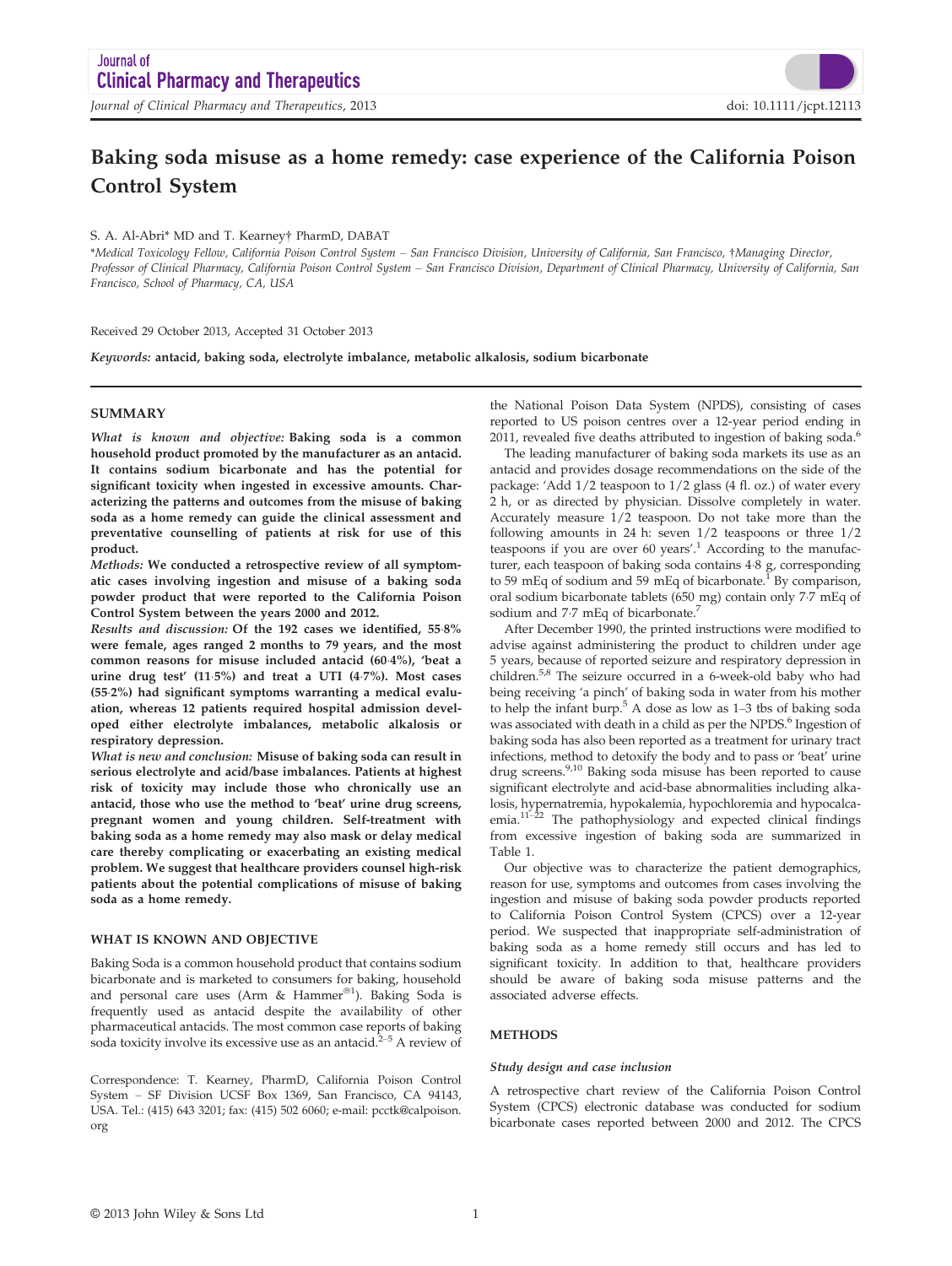| Acid/base and<br>electrolyte<br>imbalance | Pathophysiology                                                                                                                                                                                                                                            | Expected finding                                                                                                                                         |
|-------------------------------------------|------------------------------------------------------------------------------------------------------------------------------------------------------------------------------------------------------------------------------------------------------------|----------------------------------------------------------------------------------------------------------------------------------------------------------|
| Alkalosis                                 | Bicarbonate diuresis causes a reduction in vascular fluid volume which<br>decrease glomerular filtration rate <sup>8</sup><br>Hypokalemia and hypochloremia <sup>2,10</sup>                                                                                | High serum bicarbonate levels cause a compensatory<br>respiratory acidosis and apnoea which have been<br>reported in children <sup>1,8</sup>             |
| Hypernatremia<br>Hypokalemia              | Due to sodium load as one teaspoon of baking soda will have $53 \text{ mEq}^5$<br>Intracellular shift of potassium $^{13,14}$<br>Urinary excretion of bicarbonate can enhance potassium renal losses if sodium<br>depleted <sup>15</sup>                   | Irritability, lethargy and seizure $1,11,12$<br>Hypokalemia can cause muscle weakness, QT<br>prolongation and ventricular arrhythmias <sup>2,10,17</sup> |
|                                           | Once sustained hypokalemia occurs, it can worsen the alkalosis by stimulating<br>proximal renal H+ excretion and net bicarbonate reabsorption <sup>16</sup>                                                                                                |                                                                                                                                                          |
| Hypochloremia                             | Loss of gastric acid due to vomiting $3$<br>Worsen alkalosis by preventing distal collecting ducts protein transporter<br>'pendrin' exchange of bicarbonate and chloride in luminal membranes<br>preventing furthering bicarbonate excretion <sup>18</sup> | Worsens metabolic alkalosis (chloride depletion<br>$alkalosis)$ <sup>18</sup>                                                                            |
| Hypocalcaemia                             | Alkalosis decrease ionized calcium by increasing protein-calcium binding <sup>19</sup>                                                                                                                                                                     | Tetany, cardiac arrhythmias <sup>20</sup>                                                                                                                |

Table 1. Pathophysiology of baking soda misuse associated acid/base and electrolyte imbalances

provides treatment advice and referral assistance to the public as well as to healthcare providers through four highly integrated sites operating under a single administration. CPCS services are available to all residents of the state of California through the CPCS toll-free emergency hotline, 24 h a day, 365 days a year. Each reported poisoning case is entered prospectively into a clinical database (Visual Dotlab) by trained specialists in poison information (SPIs). The SPIs are licensed pharmacists or nurses with special training in clinical toxicology through a regional poison centre. They are individually certified by the American Association of Poison Control Centers (AAPCC) after passing a standardized national examination. For each case, the SPIs enter specific symptom, treatment and outcome codes according to AAPCC criteria; initial and follow-up notes are also entered into a text field for individuals referred to a healthcare facility.

Eligible cases involved those with a reported symptomatic intentional misuse ingestion of a baking soda powder form product. Misuse was defined as the inappropriate use of either dosages that exceeded that of the manufacturer, or for unproven indications, or if administered to children  $\leq$  years of age. The exclusion criteria were accidental exposures (i.e. unintentional ingestions that were not planned or unforeseen. For example, a child gains access to a box of baking soda or an adult inadvertently ingests baking soda such as mistaking for another product, for example toothpaste, cornstarch for cooking or in a contaminated drink or beverage.), asymptomatic cases, suicidal intent, all other routes of exposure (dermal, respiratory, eye, vaginal, etc.) and use of tablet dosage forms.

#### Data analysis

Cases meeting the inclusion criteria were analysed with the following data fields of interest: patient demographics (age/ gender), quantity ingested, reason for use, symptoms, management site (e.g. non-healthcare facility vs. healthcare facility) and pregnancy status. A descriptive data analysis was performed using Microsoft Excel<sup>®</sup> 2010 (Microsoft Corp., Redmond, WA, USA). Cases with significant outcomes were defined as those that required hospitalization associated with baking soda ingestions. These cases were individually summarized with additional tabulation of abnormal serum electrolyte and arterial blood gas levels, and treatment.

The study was reviewed and approved by the University of California San Francisco Committee on Human Research.

#### RESULTS AND DISCUSSION

A total of 1299 cases were collected following the initial screening of the CPCS database. Of these, 192 met our inclusion criteria, and reasons for exclusion of cases are summarized in Fig. 1. The majority of cases, 558% (85/192), were female with a wide range of ages from 2 months to 79 years old. Baking soda was most commonly misused as an antacid, 604% (116/192), followed by use to pass or 'beat' a drug test, 115% (22/192), to treat a UTI, 47% (9/192), and to detoxify the body [either balance pH or cleanse body and colon], 47% (9/192). It was used also to induce vomiting in 36% (7/192), and 31% (6/192) used it for miscellaneous reasons with one patient each [to treat gout, fibromyalgia, chest pain, cancer, laxatives and for weight loss] with one patient. Reasons of use were unknown in 12% (23/192).

The doses used varied, whereas most were <2 teaspoons (tsp), 24% (46/192), followed by 197% (38/192) who used >1 tablespoon (tbs) and up to four tbs. A significant number of patients used higher doses with 156% (30/192) using more than one-fourth of a 8 ounce box, followed by 104% (20/192) using half-box and 47% (9/192) using more than one 8 ounce box. The dosage was unknown for 156% (30/192). A significant proportion of patients, 4844% (93/192), had multiple symptoms with the most common being gastrointestinal symptoms coupled with other symptoms such as lethargy or weakness. Patients that had a single presenting symptom included the following complaints in order of frequency: abdominal pain, 1198% (23/192), vomiting, 1094% (21/192), nausea, 885% (17/192), diarrhoea, 833% (16/192), and abdominal bloating and gas, 417% (8/192). Neurological symptoms, such as drowsiness 156% (3/192), lethargy and weakness 469% (9/192) and numbness  $1.04\%$  (2/192), were reported less frequently.

Most cases, 552% (106/192), had significant symptoms that required medical care and were referred to an emergency department or their primary care physician. Unfortunately, follow-up information was lost in the majority of these patients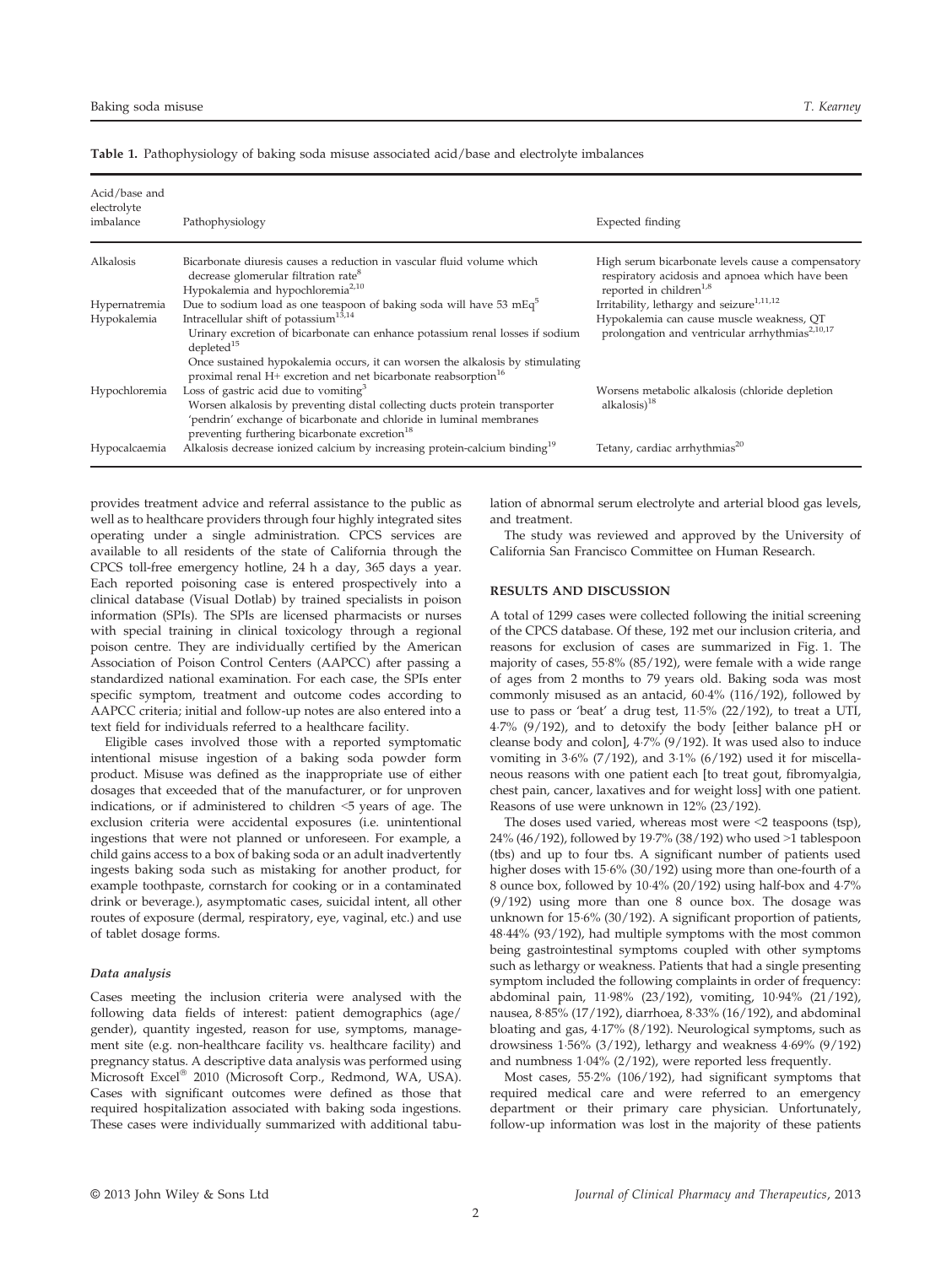

Fig. 1. Selection of identified cases of symptomatic baking soda ingestions.

with the exception of 12 admitted patients in whom details of their electrolyte and acid-base abnormalities, and treatment is summarized in Table 2. The most frequent use of baking soda in this group was as an antacid, and gastrointestinal symptoms were the most common presenting symptoms. Their electrolyte abnormalities included hypernatremia, hypokalemia, metabolic alkalosis and respiratory depression. An ECG was recorded for four of the admitted patients, three of which were described as abnormal including one described as ventricular ectopy. They all recovered with supportive care and intravenous fluids with potassium supplementation.

There were a couple of special population groups of patients that we found in our study. The first group included six children, who ranged in age from 2 months to 8 years of age, whereas five were given baking soda as an antacid and three were sent to the emergency department. The second group included five pregnant females in which four of them were using baking soda as antacid, whereas one required admission for medical care.

Baking soda was commonly found to be misused as an antacid in this study as the majority of patients, 604% (116/192) were using it as antacid and many in different dosages than that recommended on the product label. It is noteworthy that six children, aged 2 months to 8 years old, were given baking soda as an antacid despite the printed instructions that advised against administering the product to children under age 5 years due to the risk of inducing significant acid-base and electrolyte abnormalities.<sup>1</sup> Serious toxicity and death from baking soda ingestion have been reported in children.5,8,14 Therefore, healthcare providers should warn parents against using baking soda as an antacid in younger children. We also found further evidence that use of baking soda in children may be a common practice by the public after reviewing and noting several information calls to the CPCS regarding from parents contemplating its use for their children. We excluded cases of dermal exposure of baking soda as it was our intention to evaluate its misuse as an antacid by ingestion. However, systemic toxicity can also result from topical application of baking soda as treatment of diaper rash if used in excessive amounts.<sup>23</sup>

The patients requiring hospital admission from ingestion of baking soda were more likely to have self-administered baking soda as an antacid, 42% (5/12), and in a higher dosage with two of these patients having ingested an 8-ounce box of baking soda or more, which is equivalent to at least 48 tablespoons of sodium bicarbonate corresponding to 691 g or 8496 mEq of sodium and bicarbonate. Six patients developed hypokalemia (<35 mEq/L) with the lowest recorded serum level of  $2 mEq/L$ , and five patients required potassium replacement. Three of our patients had an abnormal ECG attributed to severe hypokalemia, which were a prolonged QT interval, ST wave changes and ventricular ectopy. They were at potential risk of serious cardiac arrhythmias if their hypokalemia had not been treated promptly as ventricular tachycardia have been previously reported with baking soda use.<sup>2,12,19</sup> Four patients had evidence of hypoventilation based on arterial blood gases with  $PCO<sub>2</sub>$  values >50 mmHg, indicating a compensatory hypercapnia. Compensatory hypoventilation is well-known physiological response to metabolic alkalosis, but is thought to be limited by the development of hypoxia.<sup>8,24,25</sup>

One patient in our series was using the baking soda as antacid and subsequently was diagnosed with a perforated bowel requiring surgical intervention. This case was illustrative of the problem of using a home remedy treatment which could delay seeking medical help, as well complicate or exacerbate an existing medical problem. The instructions on the package for baking soda state 'stop use and ask a doctor if symptoms last more than 2 weeks'. 1 This may be an inappropriate time frame as some patients may need medical intervention more urgently based on more serious symptomatology. The package also warns the user not to take the product when the stomach is overly full from food or drink. This warning was added at the request of the U.S. Food and Drug Administration (FDA) because of multiple case reports of spontaneous gastric rupture due to production of large volumes of carbon dioxide on neutralization of stomach acid by the baking soda.<sup>26,27</sup>

We found that a significant proportion of our cases, 11.5%, were ingesting baking soda to pass or 'beat' a urine drug test. This idea is propagated by online blog websites.<sup>9</sup> Of note, we found some consistency between the dosage recommended by online websites and that utilized by our cases with the majority using high dosages ranging from 2 to 12 tbs.<sup>10</sup> Another smaller proportion, 4.7%, of our cases were using baking soda to treat their UTI. This indication is included in some homeopathic books that suggest that baking soda can help decrease the burning sensation from a UTI by alkalinization of the urine.28 This recommendation is based on the assumption that acidic urine is associated with more severe burning pain upon urination in a patient with a UTI. Although the suggested doses of baking soda are small for this indication (e.g. 1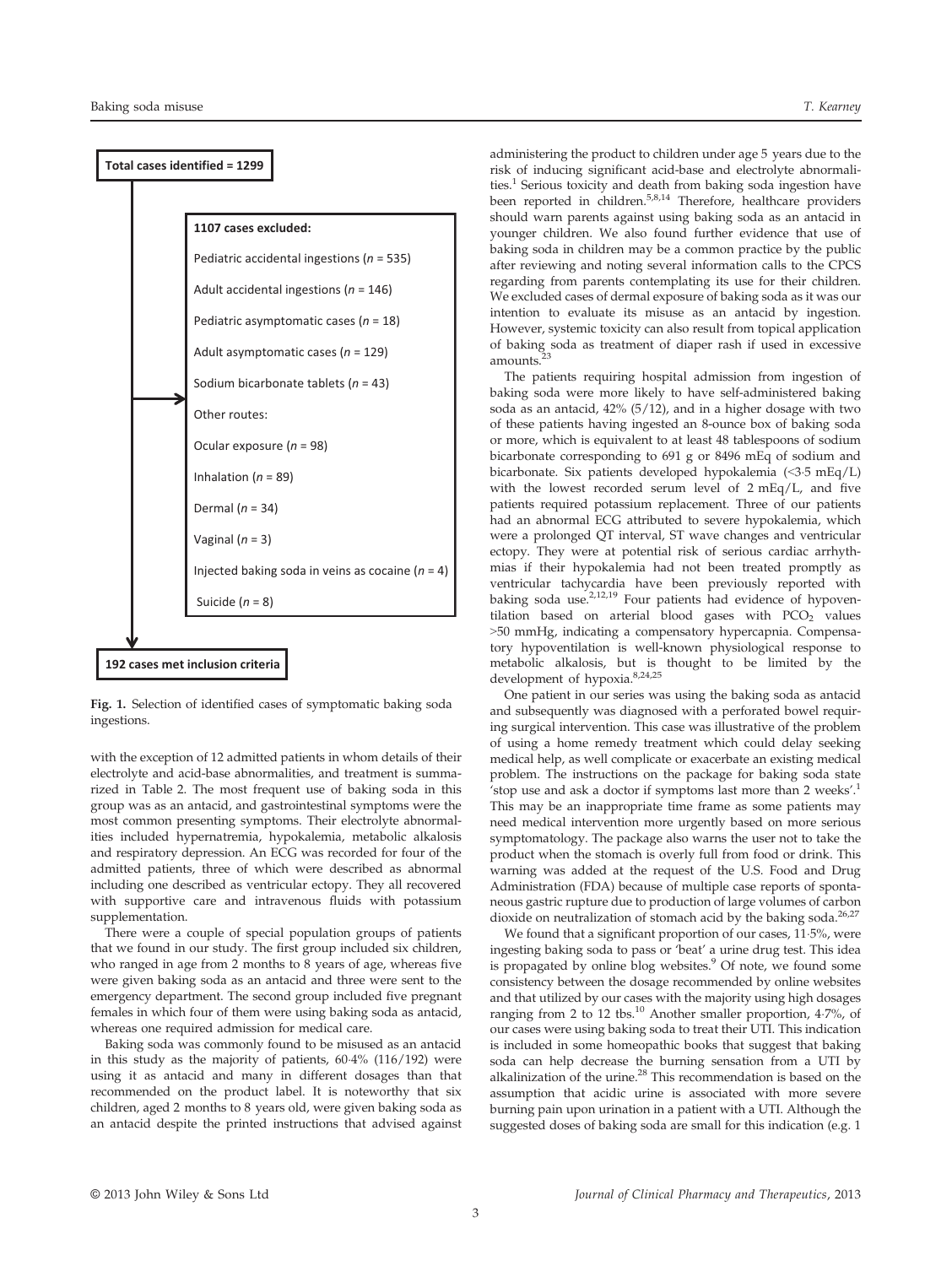46/F 1/8

25/F Preg<br>43/M box

21/F ½ box To pass drug

55/M NA Treat chest

 $19/F$   $\frac{1}{4}$  box Induce

tsp

45/M 1/8

test

test

pain

Vomiting

NA Antacid Multiple GI,

NA NA Confused.

lethargy

lethargic

lethargy

&KCL<br>IVF

&KCL<br>IVE

&KCL

&KCL

IVF &KCL

| admitted patients following misuse of baking soda ( $n = 12$ ) |       |              |                        |               |         |                |                             |                                                              |            |  |  |
|----------------------------------------------------------------|-------|--------------|------------------------|---------------|---------|----------------|-----------------------------|--------------------------------------------------------------|------------|--|--|
| Age<br>(years) /<br><b>Sex</b>                                 | Dose  | Reason       | Presenting<br>symptoms | Na<br>(mEq/L) | (mEq/L) | CL.<br>(mEq/L) | HCO <sub>3</sub><br>(mEq/L) | Arterial blood gas values:<br>$PCO2$ (mmHg), $PO2$<br>(mmHg) | Treatment  |  |  |
| 19/F                                                           | l box | To pass drug | Vomiting               | 152           | NА      | NΑ             | NA                          | <b>NA</b>                                                    | <b>IVF</b> |  |  |

To treat cancer Muscle pain 140 39 105 27 NA IVF

41/F ¼ box Antacid Abdominal pain 145 29 92 32 NA NA 36/M >1 box Antacid Multiple GI 162 4 11 35 NA IVF

 $44/M$   $\frac{1}{2}$  box Antacid Vomiting 133 2 73 66 pH=7-58/PCO<sub>2</sub> = 54

Table 2. Summary of the demographics, dose and reason for ingestion, serum electrolyte and acid-base abnormalities, and treatment for admitted patients following misuse of baking soda ( $n = 12$ )

F, female; M, male; NA, not available; box, package with 8 ounces; tsp, teaspoon; Multiple GI, several symptoms related to the gastrointestinal system; Na, serum sodium; K, serum potassium; Cl, serum chloride; HCO<sub>3</sub>, serum bicarbonate; IVF, Intravenous fluid; KCl, potassium supplements.

40/F NA Antacid Abdominal pain 136 NA NA 25 NA NA

tsp), most of these patients may exceed these doses if they experience persistent pain upon urination.

NA Multiple GI,

There were six pregnant females in our series who were using baking soda as antacid. One required hospital admission and treatment for intravenous fluid hydration and electrolyte correction. Use of baking soda as an antacid during pregnancy has resulted in serious toxicity with case reports of rhabdomyolysis or pregnant patients manifesting signs and symptoms mimicking pre-eclampsia.29,30 Alcoholics are another high-risk group of patients for toxicity from use of baking soda. Alcoholic patients are at greater risk of volume depletion and electrolyte disturbances from poor oral intake. Serious toxicity have been reported including renal failure requiring dialysis with long-term abuse of baking soda in alcoholic patients.4,31 However, we were unable to obtain the alcohol use history in our patients. In addition, patients taking diuretics should be advised not to use baking soda as they are at a higher risk of sodium load and hypokalemia.2,17

#### LIMITATIONS

There are several major limitations to the present study. First, the retrospective study design and data source used (poison control case reports) were an inherent limit to completeness of the data. SPIs and related personnel responsible for documenting PCC cases were not under protocol to collect information that would be interesting to this study that were not necessary for patient management (e.g., past medical history, alcohol use, other medications). As a result, much information is missing in our data set. Another factor for missing information in PCC reports is incomplete follow-up of patients. Patients are frequently lost to follow-up due to various reasons beyond the control of PCC

personnel (e.g. patient leaving against medical advice or having already been discharged upon follow-up call). The ingested dose may not be precise in all cases as some of which were estimates and quantities expressed in different ways including teaspoon, tablespoon, cup and box.

 $PO<sub>2</sub> = 76$ <br>NA

#### WHAT IS NEW AND CONCLUSION

132 3 0 21 NA IVF

143 43 104 35 NA IVF

154 2.9 99 38 pH =  $7.48/PO_2 = 60$ 

Multiple GI 159 3.1 102 45 pH = 7.49/PCO<sub>2</sub> = 51.2 IVF

Chest pain 138 NA NA 34 NA NA

Lethargy 155 2.7 107 40 pH =  $7.33/PCO_2 = 70/$ 

Baking soda if misused in excessive amounts can result in serious acid/base and electrolyte imbalance requiring medical treatment. Patients often exceed the doses recommended on the product label, but adverse side effects were also noted when the recommended doses were administered. Those at highest risk include those who chronically self-administered an antacid or those who use a method to 'beat' a urine drug test. Other patient populations that should avoid use of baking soda include young children, pregnant women, alcoholics and those who are on diuretics. Selftreatment with baking soda as a home remedy may also mask or delay medical care thereby complicating or exacerbating an existing medical problem. We recommend that healthcare providers be aware of this common practice and provide advice to patients who potentially misuse baking soda chronically as a home remedy.

#### CONFLICT OF INTERESTS

None of the authors have any conflict of interests.

#### FUNDING

No funding.